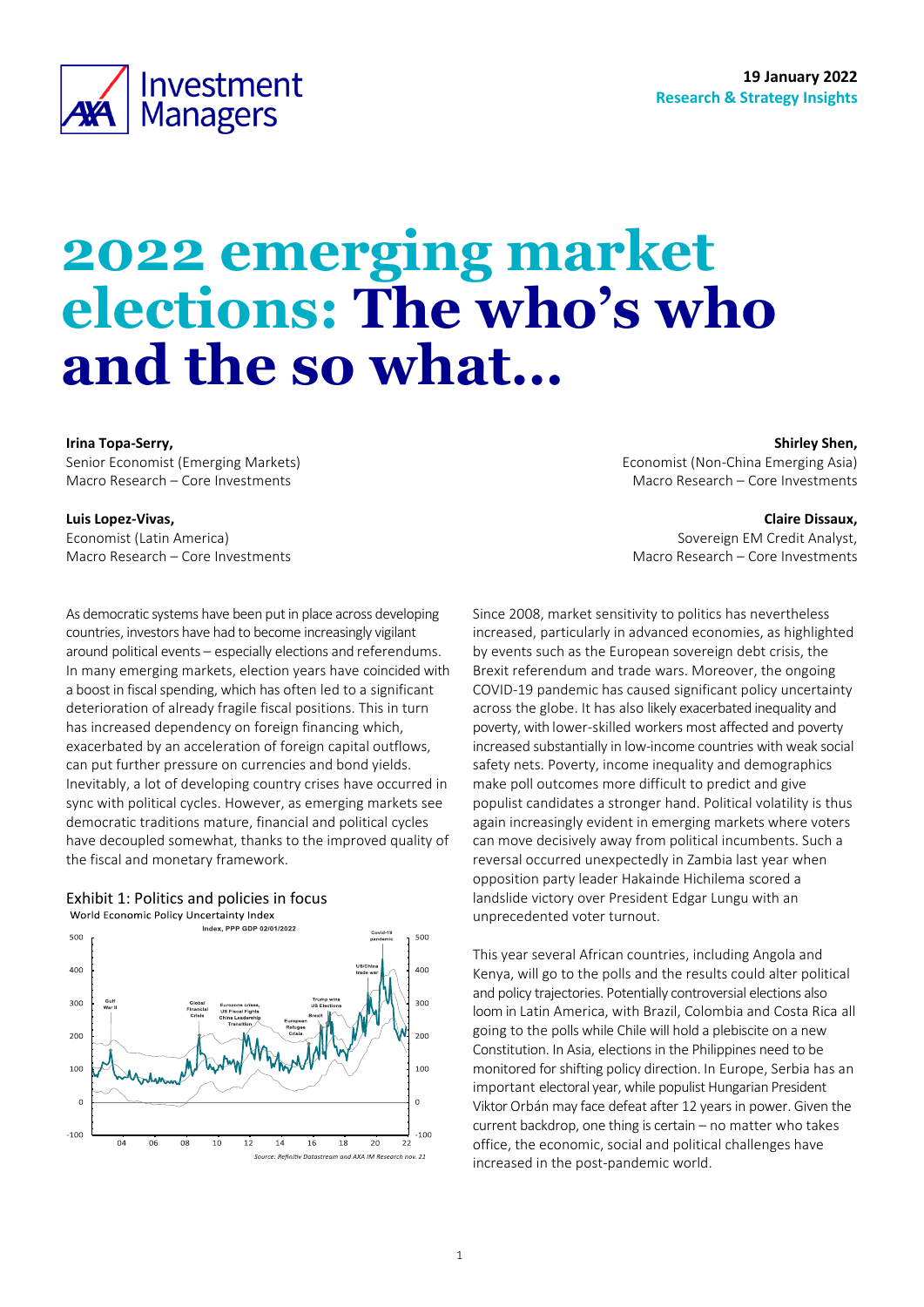# **Costa Rica**

#### Presidential and parliamentary elections (6 February 2022)

Exhibit 2: 2018 election results and current contestants

| <b>Parties</b>            | <b>Citizens' Action Party</b><br>(PAC) |            |             | <b>National Restoration Party</b><br>(PRN) |
|---------------------------|----------------------------------------|------------|-------------|--------------------------------------------|
| Leader                    | Carlos Alvarado                        |            |             | Fabricio Alvarado                          |
| Vote share                | 60.6%                                  |            |             | 39.4%                                      |
| 2022 election contestants |                                        |            |             |                                            |
| <b>Parties</b>            | <b>PLN</b>                             | <b>PNR</b> | <b>PUSC</b> | <b>Frente Amplio</b>                       |
| Leader                    |                                        | Fabricio   | Lineth      | Jose                                       |
|                           | Jose Figueres                          | Alvarado   | Saborio     | Villalta                                   |
| Opinion poll              | 16.0%                                  | 14.5%      | 14.1%       | 3.5%                                       |
|                           |                                        |            |             |                                            |

*Source: official sources and AXA IM Research*

Elections around the corner. On 6 February 2022, voters will cast their ballots for a new president and all 57 members of the unicameral Congress. If no candidate receives at least 40% of the vote in the first round, a presidential run-off will be held on 3 April between the two top contenders. Incumbent President Carlos Alvarado will not participate in the race as consecutive re-election is not allowed. Unlike past elections which focused on social issues such as same-sex marriage, this time the economy will be at the heart of the campaign. The economic downturn caused by the pandemic has pushed unemployment to record levels and further weakened the country's fiscal position.

A crowded field. Among the 25 registered candidates vying for the presidency only three have a realistic chance of winning. Former President Jose Figueres from the National Liberation Party (PLN) is polling first at 16%, closely followed by former PRN congressman Fabricio Alvarado (14.5%). While Figueres is a more traditional politician focused on economic issues, Alvarado is an anti-establishment, evangelical candidate. He surprised the country by winning the first round of the 2018 election, exploiting popular opposition to same-sex marriage. However, his clear defeat in the second round suggests his support has a ceiling. Lineth Saborio from the conservative Social Christian Unity Party (PUSC) is the third big name in the race with 14% of the vote. Considering the large share of undecided voters (36%), the contest remains wide open.

Debt issues. The next president's most pressing issue will be to get Costa Rica's first credit review approved by the International Monetary Fund (IMF). The country had reached a deal with the IMF last March for a funding programme worth US\$1.78bn (2.9 % of GDP) to deal with its complicated debt payment schedule. Costa Rica has to pay back its creditors around US\$15.4bn (25% of GDP) cumulatively over the next term. In exchange, the country has committed to an ambitious fiscal consolidation plan. However, implementing these adjustment measures will mostly depend on the next administration. In this sense, an antiestablishment candidate's victory could derail Costa Rica's efforts to achieve debt sustainability.

# **South Korea**

Presidential election (9 March 2022)

| Exhibit 3: 19 <sup>th</sup> election results and current contestants |  |
|----------------------------------------------------------------------|--|
|----------------------------------------------------------------------|--|

| <b>Parties</b>            | <b>Democratic</b> | <b>Liberty Korea</b><br>Party | People's<br>Party | <b>Bareun Party</b>  |  |
|---------------------------|-------------------|-------------------------------|-------------------|----------------------|--|
| Leader                    | Moon              | Hong                          | Ahn               | Yoo                  |  |
|                           | Jae-in            | Joon-pyo                      | Cheol-soo         | Seong-min            |  |
| Vote share                | 41.09%            | 24.04%                        | 21.42%            | 6.76%                |  |
| 2022 election contestants |                   |                               |                   |                      |  |
| <b>Parties</b>            | <b>Democratic</b> | People<br>Power               | People's<br>Party | <b>Justice Party</b> |  |
| Leader                    | Lee               | Yoon                          | Ahn               | Sim                  |  |
|                           | Jae-myung         | Seok-youl                     | Cheol-soo         | Sang-jung            |  |
| Opinion poll              | 37%               | 28%                           | 15%               | 5%                   |  |
|                           |                   |                               |                   |                      |  |

*Source: official sources and AXA IM Research*

A tight race. As Korea enters the final phase of the 20<sup>th</sup> presidential election campaign, polls and surveys are increasingly suggesting a tight race between the top two candidates: Lee Jae-Myung of the ruling Democratic Minjoo Party (DMP) and Yoon Seok-Youl from the opposition People Power Party (PPP). Voters in general remain undecided, shown by the frequent changes and different results in weekly polls. Neither of the top two contestants have previously served as lawmakers.

While comprehensive economic policy proposals are yet to be revealed, the broad campaign rhetoric demonstrates that Lee advocates little change in the policy agenda from the current Moon administration. Similar to Moon's householdincome-led growth strategy, Lee's progressive stance supports market intervention and will likely pursue fiscal expansion and focus on household-centred policies. Recently, one of the most highlighted proposals from Lee was on a universal cash handout scheme, which could help him gain in popularity. Meanwhile, Yoon's conservative tilt likely prefers deregulation and relative fiscal prudence. He plans to reverse 80+ regulations initiated by the Moon administration, for example loosening the 52-hour-week work limit and scrapping the carbon neutrality plan.

Policy implications. As for monetary policy, the Bank of Korea tends to be relatively cautious prior to elections. However, this time, on the back of higher inflation expectations, the bank hiked the base rate by another 25 basis points just two months prior to the election date.

Near-term economic outlook. We expect the presidential election to have a limited impact on economic activity, in keeping with historical precedent. We expect South Korea to see export-driven growth fade thanks to a softening global demand trend as well as concerns over growth in China growth concerns. Instead, the economy is likely to revert towards services-led growth in 2022.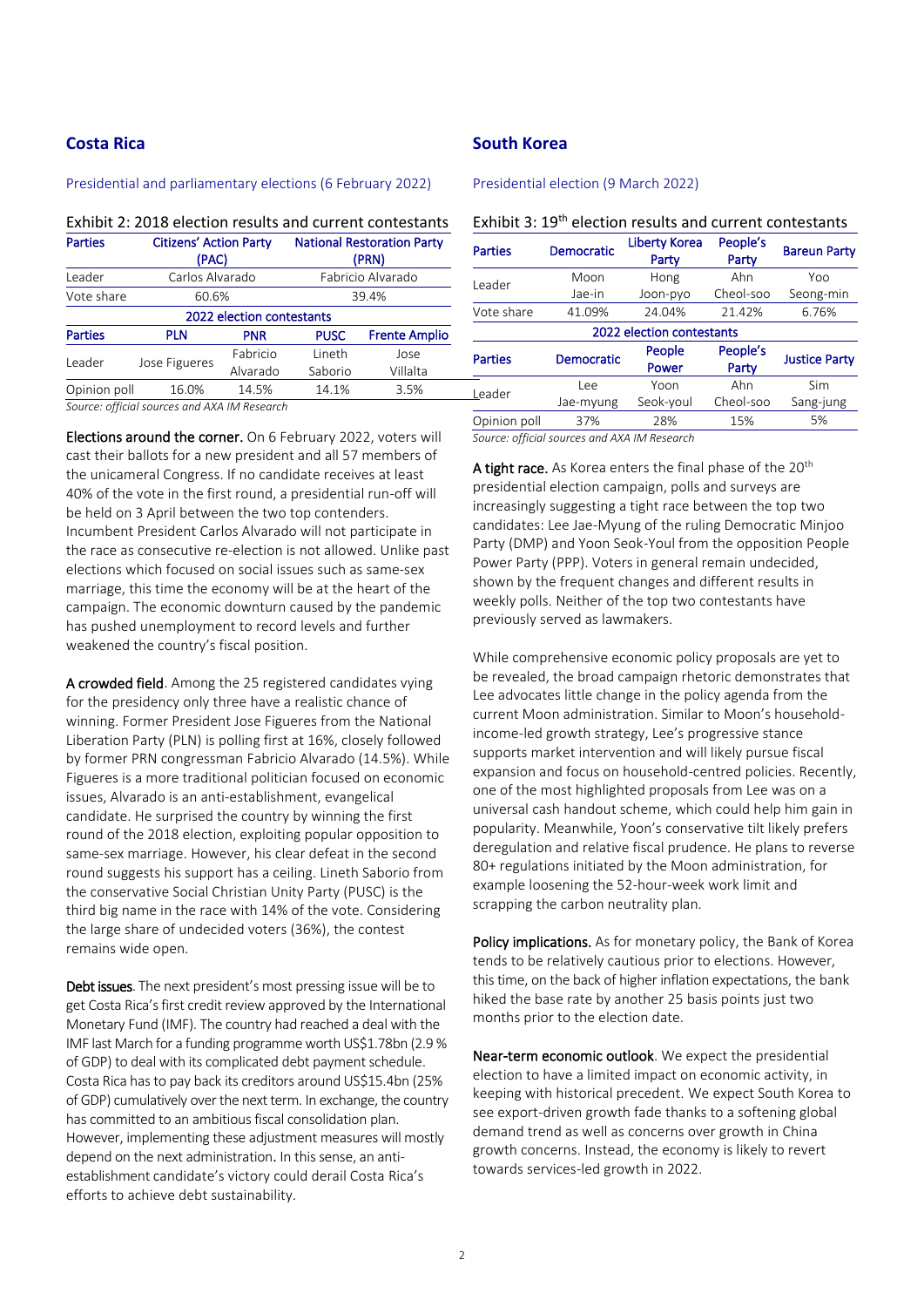# **Colombia**

#### Presidential (May/June), Parliamentary elections (March)

|                | LATINIL 4. 2010 CICLIONS AND CUITENT CONCESTANTS |                      |                                                        |      |  |  |
|----------------|--------------------------------------------------|----------------------|--------------------------------------------------------|------|--|--|
| <b>Parties</b> | <b>Democratic Center</b>                         |                      | Humane Colombia                                        |      |  |  |
| Leader         |                                                  | Ivan Duque           | Gustavo Petro                                          |      |  |  |
| Vote share     |                                                  | 54.0%                | 41.8%                                                  |      |  |  |
|                | 2022 election contestants                        |                      |                                                        |      |  |  |
| <b>Parties</b> | Humane<br>Colombia                               | Independent          | <b>Democratic</b><br>Citizens'<br>Commitment<br>Center |      |  |  |
| Leader         | Gustavo<br>Petro                                 | Rodolfo<br>Hernandez | Sergio Fajardo Oscar Zuluaga                           |      |  |  |
| Opinion poll   | 25.4%                                            | 11%                  | 7.3%                                                   | 6.4% |  |  |

Exhibit 4: 2018 elections and current contestants

*Source: official sources and AXA IM Research*

Elections at a difficult juncture. During a time of great national discontent, Colombians will head to the polls to elect their new president for a four-year term in May and their representatives in Congress in March. Presidential primaries – or interparty consultations – will be held alongside congressional elections. There will be three different consultations representing the entire political spectrum. One for candidates on the left (called *Pacto Historico*), a second for those on the right (*Equipo por Colombia*), and a third for centrists (*Centro Esperanza*). Term limits bar right-wing President Iván Duque from running for re-election.

A left turn? The president's abysmal 25% approval rating reflects the multiple crises that Colombia currently faces: mass social protests, irregular armed conflict on its border and the ongoing pandemic. With this social upheaval as a backdrop, left-wing populist Gustavo Petro has emerged as the frontrunner with around 25% of the vote. Therefore, the run-off on 19 June will likely pit Petro against a candidate of the right or centre. If elected, Petro would become the country's first leftist president (he came second in the last elections). While a Petro presidency is feared by the business community (having expressed support for the Venezuelan government in the past), it is unlikely he will have sufficient support in Congress to carry out radical reforms. Moreover, his victory is not a given. The centrist and right-wing coalitions will probably join forces for the presidential run-off and may be able to defeat Petro's left-wing coalition.

Strong recovery but challenges remain. While Colombia is experiencing one of the strongest recoveries in the region and will likely grow by around 4% this year, the country continues to be susceptible to external shocks, due to its high fiscal and current account deficits. Colombia's credit rating was downgraded by two different agencies in 2021. The incoming president will have the tough task of implementing a fiscal strategy that guarantees the sustainability and credibility of public finances, while avoiding an abrupt adjustment that could disrupt the ongoing recovery. Finally, political risk is likely to discourage foreign investment into Colombia during the first quarter (Q1) of this year.

# **Hungary**

#### Parliamentary (April/May 2022)

# Exhibit 5: 2018 elections

| <b>Parties</b>            | <b>Fidesz/KDNP</b> | <b>Jobbik</b>             | <b>Socialists</b> |  |  |
|---------------------------|--------------------|---------------------------|-------------------|--|--|
| Candidate (14)            | Orbán              | Vona                      | Karácsony         |  |  |
| Vote share                | 66.8%              | 13%                       | 10%               |  |  |
| Nat.Assembly (/199)       | 133                | 26                        | 20                |  |  |
| 2022 election contestants |                    |                           |                   |  |  |
| <b>Parties</b>            | Fidesz/KDNP        | <b>United for Hungary</b> |                   |  |  |
| Candidate                 | Orbán              | Marki-Zay                 |                   |  |  |
| Opinion poll              | 52%                | 44%                       |                   |  |  |

*Source: official sources and AXA IM Research: KDNP=Kereszténydemokrata Néppárt*

Can powerful Orbán be defeated? Prime Minister Viktor Orbán has been ruling Hungary with a strong hand for the past 12 years. The right-wing national conservative political alliance Fidesz-KDNP, known as the Alliance of Hungarian Solidarity, obtained a two-thirds majority in the parliament in each of the 2010, 2014 and 2018 national elections. Orbán's politics have been increasingly criticised, internally, and abroad, seen as weakening the country's democracy. Noticeably, Hungary was the only European Union (EU) member country not invited to US President Joe Biden's democracy summit last year.

A first joint opposition list. In this year's vote Orbán will, for the first time since he came to power, face a united front of opposition parties that includes the Socialists, the Greens, the Liberals and the Centre-right. Given the characteristics of the plurality voting system and the strong unity of the rightwing coalition in contrast to the myriad of opposition parties that previously lacked any coordination, a united coalition offers for the first time the possibility of a proper alternative to the Orbán administration. Peter Marki-Zay, the nonpartisan Everybody's Hungary Movement candidate and the mayor of the south-eastern town Hodmezovasarhely, was elected to represent the opposition. Some polls show the united coalition list neck-and-neck with the ruling coalition.

Hungarians go to polls… and four referendums. In addition to electing the 199 members of Hungary's unicameral National Assembly, and the prime minister, Hungarians will be also voting on four referendum questions, supported by the current prime minister, aiming to restrict what schools can teach about homosexuality and transgender issues.

"Orbán or Europe", as one opposition leader described it, may well be what is at stake in the elections. Orbán's official position is for Hungary to stay in the EU, yet he often opposes it as in the current rule of law conflict. Hungary faces infringement actions before the EU Court of Justice and the European Commission has not disbursed any fund since Hungary was set to receive €34.5bn from the next EU budget 2021-2027 and €7.2bn of Recovery Resilience Facility grants, an undeniable growth lever.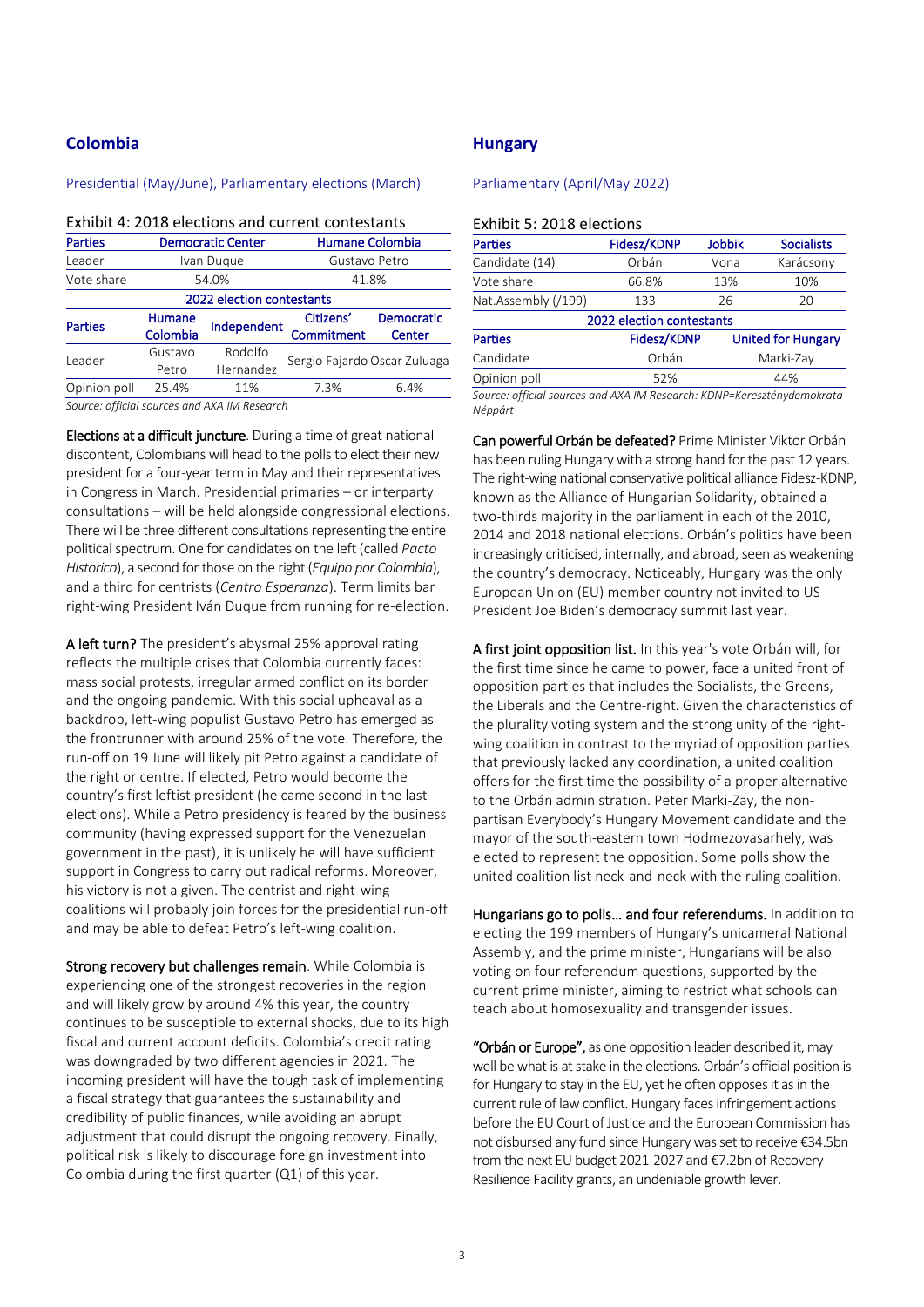# **The Philippines**

## Presidential election (9 May 2022)

#### Exhibit 6: 2016 election results and current contestants

| <b>Parties</b>                            | PDP-Laban                              | <b>Liberal Party</b> | Independent                        |  |  |
|-------------------------------------------|----------------------------------------|----------------------|------------------------------------|--|--|
| Leader                                    | Rodrigo Duterte                        | Mar Roxas            | Grace Poe                          |  |  |
| Vote share                                | 39.01%                                 | 23.45%               | 21.39%                             |  |  |
|                                           | 2022 election contestants              |                      |                                    |  |  |
| <b>Parties</b>                            | Partido Federal ng<br><b>Pilipinas</b> | Independent          | <b>Democratic</b><br><b>Action</b> |  |  |
| Leader                                    | <b>Bongbong Marcos</b>                 | Leni Robredo         | Isko Moreno                        |  |  |
| Opinion poll                              | 49.2%                                  | 16.2%                | 10.4%                              |  |  |
| $\sim$ $\sim$ $\sim$ $\sim$ $\sim$ $\sim$ | 1.43141887                             |                      |                                    |  |  |

*Source: official sources and AXA IM Research* 

The ending of the Duterte era. Following six years of turning policies and institutions upside down, President Rodrigo Duterte is set to step down in June. Although the campaign has not yet started, the election period officially began on 9 January.

A diverse field of candidates has joined in the race to succeed Duterte. Interestingly, instead of safeguarding the dynasty, Sara Duterte, the incumbent's politician daughter, has chosen to become the running mate to Ferdinand "Bongbong" Marcos Jr. While current opinion polls are testimony to Bongbong Marcos' high popularity, he is by no means free of controversies. He is the son of Ferdinand Marcos Sr.  $-$  a dictator and the 10<sup>th</sup> president of the Philippines from 1965-1986.

Meanwhile, the other top two candidates have also started to gather momentum recently: Leni Robredo, current Vice President, a liberal progressive, and Isko Moreno, the mayor of Manila and a former actor.

Political path unclear. Bongbong Marcos has expressed his supportive attitude towards Duterte's policies, especially the "policy of engagement" with China. Therefore, we will most likely see policy continuity if Bongbong Marcos gets elected. At the other end of the spectrum, Robredo, who has been a frequent critic of the Duterte administration, has fought publicly over his war on drugs. In terms of foreign policy, she has hinted her openness to collaborating with China, while also promising to address the COVID-19 pandemic, the food crisis and job losses in her first 100 days in office. Given this time it is a rather tight race, it remains ambiguous who will succeed. Thus, the policy trajectory is unclear for now.

Near-term economic outlook. As a domestic-oriented economy with relatively low vaccination rates compared to its neighbours, the Philippines could continue to struggle against lingering COVID-19 related disruptions. This year's growth rate is likely to be higher than 2021 on recovering domestic activities.

# **Kenya**

General and presidential elections (9 August 2022)

|--|

| <b>Parties</b>                               | <b>Jubilee Party</b> | <b>NASA</b> |  |  |
|----------------------------------------------|----------------------|-------------|--|--|
| Leader                                       | Kenyatta             | Odinga      |  |  |
| Vote share                                   | 54.2%                | 44.7%       |  |  |
| 2022 election key contestants                |                      |             |  |  |
| Parties                                      | <b>ODM</b>           | <b>UDA</b>  |  |  |
| Leader                                       | Odinga               | Ruto        |  |  |
| Opinion poll                                 | 23%                  | 38%         |  |  |
| Source: official sources and AXA IM Research |                      |             |  |  |

Exhibit 8: 2017 parliamentary election results

| <b>Parties</b> | <b>Jubilee Party</b>                                                                                                                                                                                                            | <b>ODM</b> | Wiper Demo.<br>Movement |
|----------------|---------------------------------------------------------------------------------------------------------------------------------------------------------------------------------------------------------------------------------|------------|-------------------------|
|                | Kenyatta                                                                                                                                                                                                                        | Odinga     | Kalonzo                 |
| Seats (/348)   | 171                                                                                                                                                                                                                             | 76         |                         |
| $ -$           | $\sim$ . The set of the set of the set of the set of the set of the set of the set of the set of the set of the set of the set of the set of the set of the set of the set of the set of the set of the set of the set of the s |            |                         |

*Source: official sources and AXA IM Research*

Tensions in play. Parliamentary and presidential elections in Kenya on 9 August risk sparking a flare-up of ethnic violence. Current President Uhuru Muigai Kenyatta cannot run for a third term and has reneged on the pact he made with William Ruto, the Deputy President, in the aftermath of the 2017 vote to support him at these elections. Instead, Kenyatta, leader of the Jubilee Party, has championed the candidacy of opposition leader Raila Amolo Odinga, who is running for President for the fifth time.

A fragile alliance. That pact is however undermined by the failure to pass the Building Bridges Initiatives (BBI), which they both launched in 2017. The BBI would have changed the constitution to allow for power sharing between a president and prime minister, abolished parliamentary approval of presidential appointees and appointed a regulator to oversee the judiciary. Implementing the BBI could have given Kenyatta influence in the next government, perhaps as prime minister. Ruto is currently well ahead of Odinga in the polls.

Tough conditions. Uncertainty ahead of elections is likely to dampen growth and investment and slow fiscal adjustment over the coming quarters. With the drought and pandemic already hitting agriculture and tourism, the recovery may lose momentum (+9.9% year-on-year in Q3 of 2021). In addition, strengthening expenditure controls and revenue mobilisation under the IMF programme will be more difficult in an election year. However, as Kenya has so far outperformed fiscal targets set by the IMF, we believe there will be some flexibility in the programme. Social unrest in the wake of elections would likely carry more serious implications for the sovereign credit (on negative outlook by Moody's and Fitch, reflecting the slow fiscal consolidation), given associated economic disruptions and potentially a backtrack on fiscal and structural reforms (including state-owned enterprises restructuring and governance).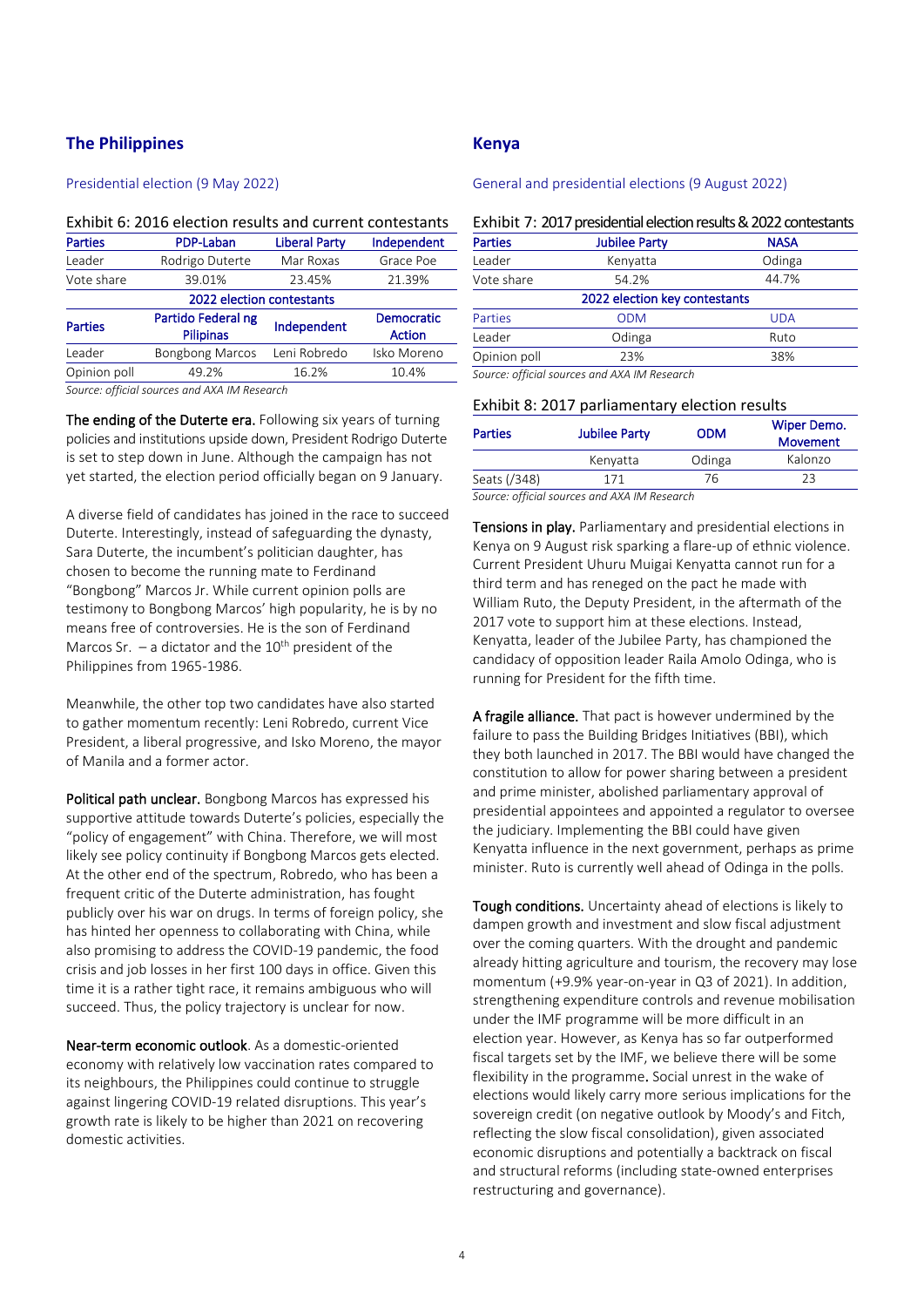# **Angola**

#### General elections (August 2022)

#### Exhibit 9: 2017 election results

| <b>Parties</b> | <b>MPLA</b>   | <b>UNITA</b>              | <b>CASA-CE</b>                   |
|----------------|---------------|---------------------------|----------------------------------|
| Leader         | João Lourenço |                           | Isaías Samakuva Abel Chivukuvuku |
| Vote share     | 61.1%         | 26.7%                     | 9.5%                             |
| Seats (/220)   | 150           | 51                        | 16                               |
|                |               | 2022 election candidates  |                                  |
| <b>Parties</b> | <b>MPLA</b>   | <b>UNITA</b>              | <b>CASA-CE</b>                   |
| Leader         | João Lourenço | Adalberto Costa<br>Junior | Abel Chivukuvuku                 |
| Polls 2022     | 30.1%         | 53.4%                     | 1.4%                             |

*Source: official sources, polling agencies and AXA IM Research, MPLA= Popular Movement for the Liberation of Angola,UNITA=União Nacional para a Independência Total de Angola, CASA-CE=Convergência Ampla de Salvação de Angola – Coligação Eleitoral*

A young and evolving election system. Angola has seen three Constitutions since independence (1975, 1992 and 2010). In its current form, Angola's unicameral National Assembly of 220 members will go to the polls for the third time: 130 seats elected by proportional representation nationwide, with the other 90 elected by provincial districts. The top candidate of the winning party becomes president. Changes to the 2010 constitution leave the rules for the upcoming elections somewhat unclear and have raised social discontent. Angola has weak institutional capacity, uneven application of the rule of law and a high level of corruption.

MPLA's long rule. The country's political and social institutions were ravaged by a long civil war which started after Angola's independence in 1975 and ended in 2002. Still, Angola has been ruled by MPLA since 1979, under only two presidents: incumbent President João Lourenço took over in 2017 after more than 30 years of rule by José Eduardo dos Santos – one of the world's longest-ruling presidents. The country has been plagued by deep economic crisis since the collapse in oil prices in 2014, its main resource accounting for 25% of GDP, 90% of exports and 60% of fiscal revenues. COVID-19 has only exacerbated the problem. Public debt reached 125% of GDP in 2020, three-quarters of which being foreign-exchange denominated.

The united coalition could win. The incumbent president faces opposition from the United Patriotic Front (FPU) coalition, under the helm of Adalberto Costa Junior, at a time when the ruling party is more divided than ever. So far, polls show massive support for the opposition. The next president will have a difficult task to tackle the structural flaws that have limited Angola's economic progress: its high dependence on a corrupt oil sector and a secularly declining national oil production capacity. In the short run, the government will need to rebuild external reserves while identifying additional external financing sources as debt moratoria end. The high dependence on Chinese creditors is another pressing issue.

# **Chile**

#### Constitutional plebiscite (Q3 2022)

|         | 2020 plebiscite results 2021 presidential election results |               |       |
|---------|------------------------------------------------------------|---------------|-------|
| Approve | 78.3%                                                      | Gabriel Boric | 55.9% |
| Reject  | 21.7%                                                      | Jose A. Kast  | 44.1% |
|         |                                                            |               |       |

*Source: official sources and AXA IM Research*

The final step. Chile will hold a referendum in Q3 (a final date is yet to be set) to ratify the new constitution drafted by the Constitutional Convention. This election will be the culmination of a process that started three years ago when large protests rocked Santiago and other cities throughout the country. From the mass of demands that arose from the demonstrations, a constitutional referendum was arranged as political parties' response to the crisis. Prior to this year's plebiscite, the public had already voted in favour of having a new constitution drafted (in 2020) and to elect the 155 members of the Constitutional Convention, the body responsible for writing the new Magna Carta (in 2021).

Strong momentum. Although no polls are available yet for this year's plebiscite, several factors point to the likely approval of the new constitution. In the first plebiscite, Chileans voted highly in favour (with 78% of the vote). Similarly, right-wing parties, who oppose a new constitution, suffered a crushing defeat in the Constitutional Convention elections, garnering fewer than one-third of the body's 155 seats. Finally, Gabriel Boric's comfortable victory in the recent presidential elections provides an additional boost to the constitutional initiative. The left-wing politician has pledged his government's full support to the constitutional process, while respecting the Convention's autonomy.

Uncertain outlook. The manner in which multiple pending issues are resolved could be crucial in reshaping the country's near-term future. For example, how radical will the newly elected President turn out to be? Will he follow in the footsteps of Hugo Chavez and Daniel Ortega or will his government resemble the more moderate Lula? Although Boric tempered his tone considerably during his presidential campaign, many Chileans remain unconvinced about his true intentions. On the political front, what will the new constitution look like? The Convention has until July to finish its proposal and has yet to make decisions over important economic issues like the mandate of the central bank or potential changes to the privately managed pension fund system. The only thing that seems clear is that 2021 was a turning point for the country – it can no longer claim to be the beacon of Latin American political and economic stability.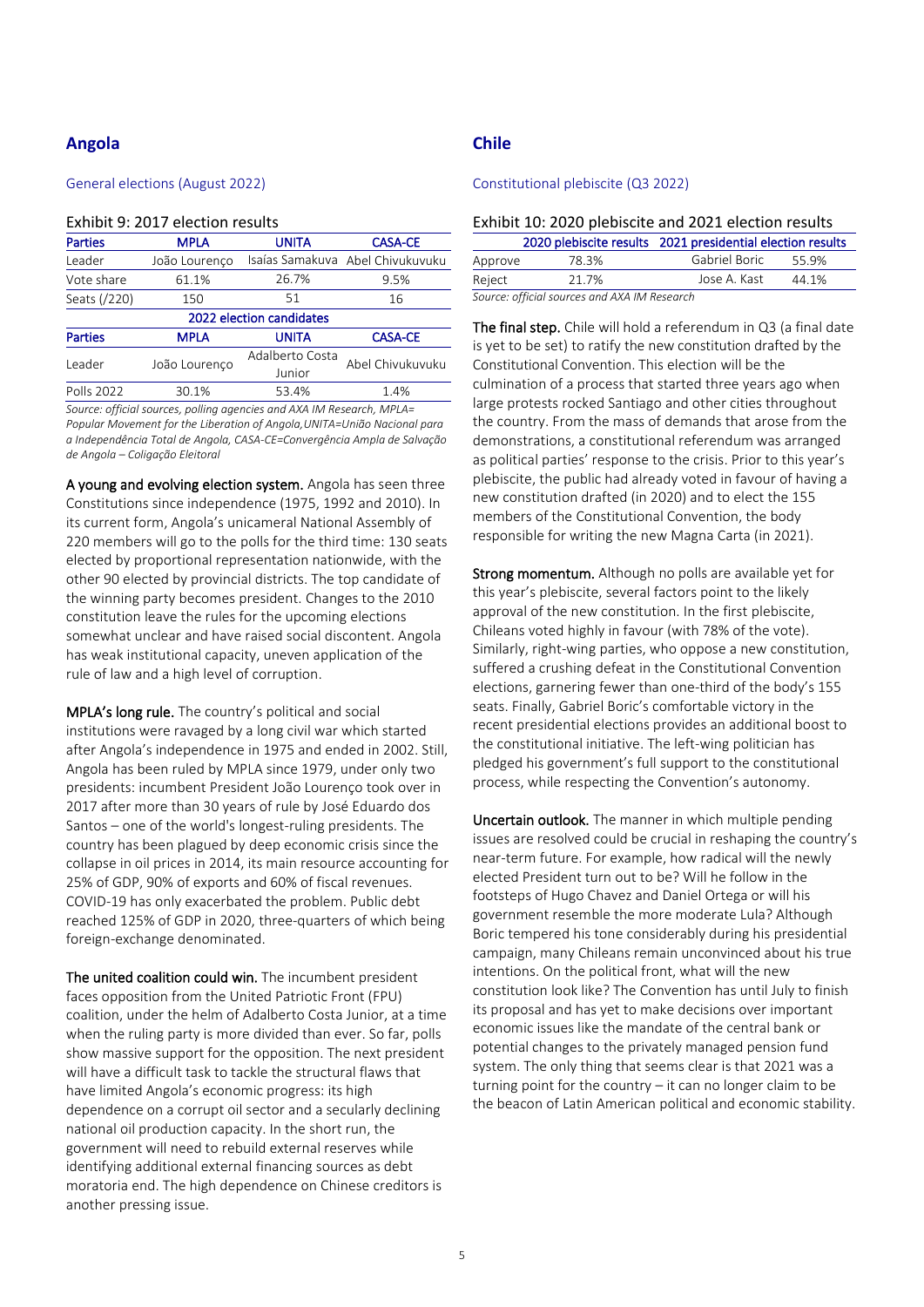# **Brazil**

#### General elections (2 October)

#### Exhibit 11: 2018 election results and 2022 polls

| <b>Parties</b> | <b>Liberal Party</b> | <b>Workers' Party</b> |
|----------------|----------------------|-----------------------|
| Leader         | Jair Bolsonaro       | Lula da Silva         |
| Vote share     | 55.1%                | 44.9%                 |
| Seats (/513)   | 52                   | 56                    |
| Polls 2022     | 30%                  | 40%                   |
|                |                      |                       |

*Source: official sources, polling agencies and AXA IM Research*

Election frenzy. Voters will renew almost the entire political system as they elect their president, the entire Chamber of Deputies (513 seats), a third of the Federal Senate (27 seats), all state governors and all state legislatures. However, the headliner will undoubtedly be the presidential race, which will likely be the most polarizing in the country's history. The election will pit the right-wing incumbent Jair Bolsonaro against leftist former President Luiz Inacio "Lula" da Silva. Lula was banned from running in the last elections due to corruption charges, which cleared the path for Jair Bolsonaro's victory in 2018. A likely run-off will take place on 30 October if no candidate receives at least 50% of valid votes in the first round.

A likely victory for Lula. By the end of last year, the President's approval rating slipped to a record low of 19% as Brazilians were affected by high inflation, high interest rates and an ongoing recession. Likewise, many blame Bolsonaro for the poor handling of the pandemic that has left over 500,000 dead. In response, the government has been trying to increase social spending to bring in votes, but it might not be enough. Lula is comfortably leading the polls for now with around 48% of the vote. He remains a popular figure among many Brazilians as he presided over the country's last economic boom. So far in this campaign, Lula has adopted a more pragmatic stance and is currently trying to build alliances across the political spectrum, a smart move in Brazil's highly fragmented politics. Other candidates include São Paulo mayor João Doria, former governor and minister Ciro Gomes, and former Minister of Justice Sergio Moro – the judge who convicted Lula. However, support for them remains in the single digits.

Fiscal challenges ahead. Regardless of who is elected, the next president will inherit a frail economy with considerable fiscal issues that have weakened confidence around the spending ceiling. Government debt reached 89% of GDP in 2020, while the deficit ballooned to 14% of GDP. Therefore, there is an increased need for the incoming administration to implement spending reforms to improve fiscal credibility. Possible reforms include administrative reform, deindexation of expenditures, reduction of subsidies and cuts to discretionary spending. Congressional fragmentation may obstruct the implementation of some of these measures, but it will also prevent a radical shift in economic policies.

# **China**

#### 20th Party Congress (Oct 2022)

#### Exhibit 12: Current composition

| Party/State position                                                  | Leader           |
|-----------------------------------------------------------------------|------------------|
| Party General Secretary                                               |                  |
| <b>State President</b>                                                | Xi Jinping (69)  |
| Chairman of the Central Military Commission                           |                  |
| Premier of the State Council                                          | Li Kegiang (67)  |
| Chairman of the National People's Congress                            | Li Zhanshu (72)  |
| Chairman of the political Consultative<br>Conference                  | Wang Yang (67)   |
| Party Secretariat                                                     | Wang Huning (67) |
| Secretary of the Central Disciplinary<br><b>Inspection Commission</b> | Zhao Leji (65)   |
| Vice Premier and Deputy Party Secretary                               | Han Zheng (68)   |
| Source: official sources and AVA IM Pesserch                          |                  |

*Source: official sources and AXA IM Research*

The 20<sup>th</sup> Party Congress. The Communist Party of China (CPC) will host its 20<sup>th</sup> Party Congress in October 2022. These congresses – held once every five years – are the most important political events in China for three main reasons. First, they can change the party's top leadership. The CPC Congress elects the leaders of the Communist Party, including a Central Committee of 205 members and 168 alternates, the twenty five-member Politburo, and the sevenmember Politburo Standing Committee. Second, it sets the party's stance in key policy areas. Each CPC Congress produces a lengthy political report, documenting the party's past achievements and setting the agenda for the future. Lastly, it can revise the party's constitution.

# President Xi for a third term but no information on the rest of

the politburo. At the 18th Party Congress 10 years ago, the leadership of Xi Jinping, the current President, and Li Keqiang (the Premier) was established. After a decade in power, it is widely anticipated that President Xi will remain as the General Secretary for at least another five years and reinforce his reform and development agenda. Xi may also seize this opportunity to further cement his supremacy in the party, although there is so far little information on the personnel reshuffles in the rest of the politburo.

Economic and political trajectory. In the near-term, while the worst of the policy tightening is over, China continues to be buffeted by a number of factors including COVID-19-related disruptions and economic slowdown. We think Beijing will further recalibrate policies and step up support to stabilize economic growth throughout 2022. In terms of the party's long-term policies, we expect Xi to stick to the roadmap laid out in the 14<sup>th</sup> Five-Year Plan and other long-term policy blueprints, designed to realise the China Dream, consisting of building a moderately prosperous society and achieving national rejuvenation.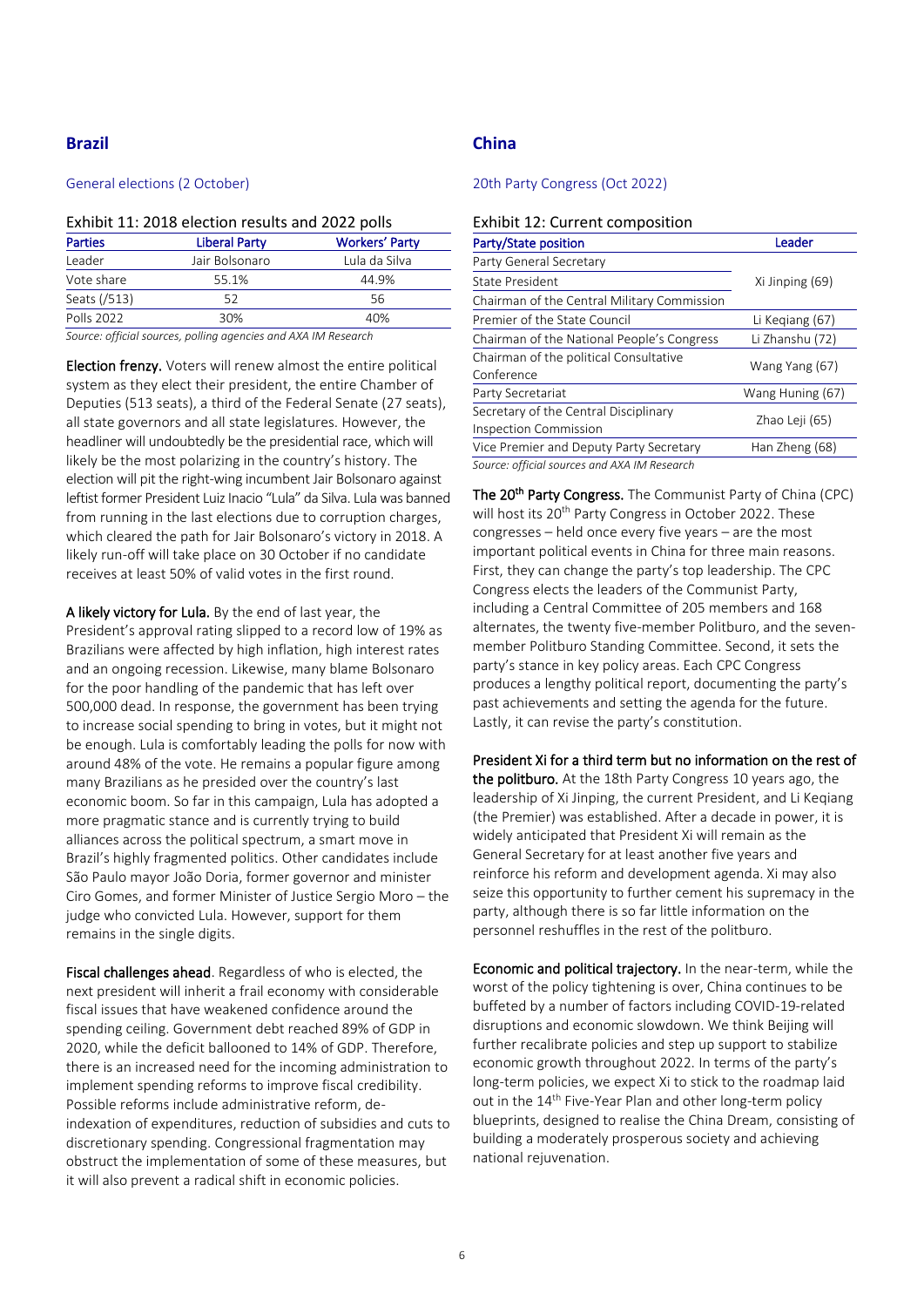# **India**

#### 2022 elections (throughout the year)

#### Exhibit 13: 2022 State Legislative Assembly election

| <b>States</b>        | <b>Current</b><br>government | <b>Dates</b> | <b>GDP</b><br>(% total) |
|----------------------|------------------------------|--------------|-------------------------|
| Goa                  | <b>BJP</b>                   | Feb          | 0.39                    |
| Manipur              | BJP, NPP, BPF                | Feb, Mar     | 0.15                    |
| Punjab               | <b>INC</b>                   | Feb          | 2.77                    |
| <b>Uttar Pradesh</b> | <b>BJP</b>                   | Feb, Mar     | 8.35                    |
| Uttarakhand          | <b>BJP</b>                   | Feb          | 1.30                    |
| Himachal Pradesh     | <b>BJP</b>                   | Nov          | 0.81                    |
| Gujarat              | <b>BJP</b>                   | Dec          | 7.92                    |

*Source: official sources and AXA IM Research*

*Note: BJP (Bharatiya Janata Party); NPP (National People's Party); NPF (Naga People's Front); INC (Indian National Congress)*

Elections taking place throughout 2022. In a context of a resurgence in number of COVID-19 cases, India has a number of elections this year, including state legislative assemblies, election to the office of the president and vice president of India, by-elections to the Lok Sabha and elections to the Rajya Sabha.

Out of all these, the key to watch for is the assembly elections for seven states including Uttar Pradesh, Gujarat, Punjab, Uttarakhand, Himachal Pradesh, Goa and Manipur. Altogether they made up around 21.7% of India's total GDP. As the two key states, Uttar Pradesh and Gujarat, respectively account for 8.4% and 7.9% of the Indian economy.

Key states. In fact, elections in Utta Pradesh are scheduled to be held in several phases to elect a total of 403 members of the Legislative Assembly. It is the lower house of the bicameral legislature of Uttar Pradesh, in which the Bharatiya Janata Party (BJP) secured the majority of seats in the 2017 election. This is regarded as one of the key states as Uttar Pradesh takes 80 seats (out of a total 543) in Lok Sabha, the lower house of India's bicameral Parliament. The second is Gujarat, which is scheduled to hold its legislative assembly in the last month of 2022 to elect 182 members of the Gujara Legislative Assembly. Gujarat only accounts for 26 seats in the Lok Sabha.

Near-term economic outlook. While we do not expect significant economic impact from state legislative assembly elections, it is likely that we may see a delay in reforms such as the labour and land reform. Moreover, the plan for disinvestment has moved at a snail's pace, while privatisation could also be pushed further down the timeline. Meanwhile, India is currently suffering a third wave of COVID-19, although the economic cost of each subsequent wave has lessened as people and businesses have adapted to the new normal. Overall, growth is expected to track closely to prepandemic levels this year reflecting recovery in manufacturing and consumption activity.

# **Serbia**

## 2022 general/presidential elections (throughout the year)

#### Exhibit 14: 2017 presidential election results

| <b>Parties</b>                              | <b>SPS</b> | Independent | Independent |  |
|---------------------------------------------|------------|-------------|-------------|--|
| Leader                                      | Vucic      | Jankovic    | Maksimovic  |  |
| Vote share                                  | 55.1%      | 16.4%       | 9.4%        |  |
| 2022 presidential election candidates       |            |             |             |  |
| <b>Parties</b>                              | <b>SPS</b> | Dveri Myt   | Independent |  |
| Leader                                      | Vucic      | Obradovic   | Skoro       |  |
| Source official sources and AXA IM Research |            |             |             |  |

| Exhibit 15: 2020 parliamentary election results |            |        |             |  |  |
|-------------------------------------------------|------------|--------|-------------|--|--|
| <b>Parties</b>                                  | <b>SNS</b> | SPS-JS | <b>SPAS</b> |  |  |
| Leader                                          | Vucic      | Dacic  | Sapic       |  |  |
| Share of vote                                   | 60.7%      | 10.4%  | 3.9%        |  |  |
| Seats (/250)                                    | 191        | 32     | 11          |  |  |

*Source: official sources and AXA IM Research*

A key political year for Serbia. Three elections will take place on 3 April 2022 – parliamentary, presidential and local elections in Belgrade. Parliamentary elections will be an important marker to improve the country's democratic credentials after an opposition boycott in 2020 (not the case this year). Incumbent Aleksandar Vucic, who can run for a second mandate, holds a strong position, as his party effectively controls parliament and almost every municipality in the country. Such dominance is expected to be maintained in the 2022 election. That said, popular protests in 2021 against the opening of a lithium mine by Rio Tinto – motivated by environmental concerns, a lack of transparency and fears of corruption – demonstrated that political risk, while low, is not negligible.

Changes ahead. The outcome is expected to keep the reform agenda on track, including the restructuring of state-owned enterprises, the strengthening of the rule of law and the fight against corruption. The broad direction of policy is anchored under the IMF Policy Coordination Instrument, and the EU accession talks, which made notable progress at the end of 2021. The EU has opened two negotiating clusters with Serbia (competitiveness and inclusive growth, green agenda and sustainable connectivity), which are closely linked with Serbia's economic reform programme. Still, the EU has emphasised the need for progress in two key areas: freedom of expression and normalisation of relations with Kosovo.

Some slippage. The approach of elections could nevertheless increase spending pressure and delay reforms. Although public finances have been negatively affected by the pandemic, the rise in government debt has been contained to 60% of GDP in 2021. Reform momentum in the public sector is likely to slow and fiscal slippage to increase ahead of elections but this should delay, not derail, the reduction of the budget deficit (7% of GDP in 2021). In the base case of a new Vucic administration, we believe that the positive credit migration of Serbia's sovereign will remain on track.